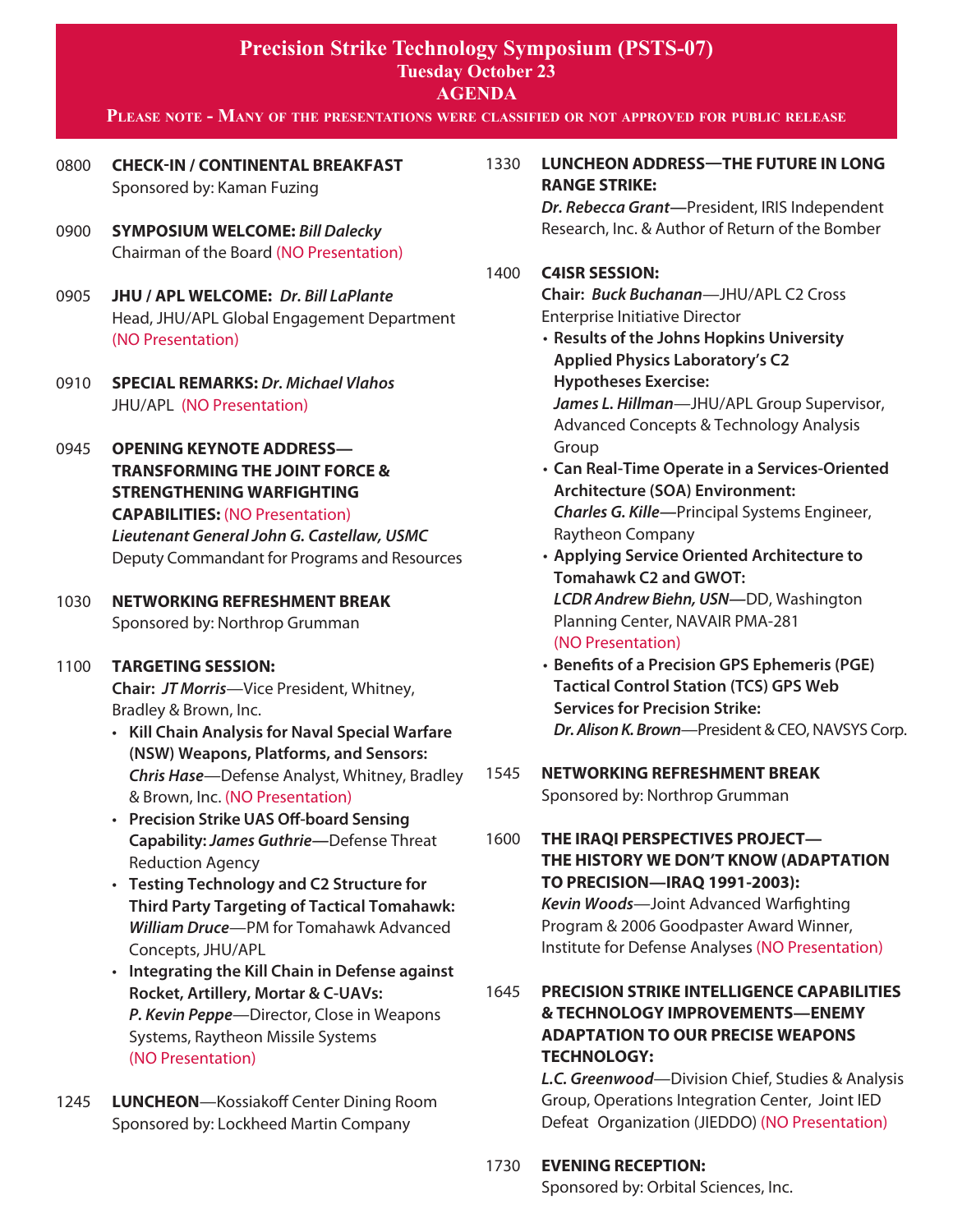# **Precision Strike Technology Symposium (PSTS-07) Wednesday, October 24 AGENDA**

## 0700 **CHECK-IN / CONTINENTAL BREAKFAST**

0745 **ELECTRONIC WARFARE ROADMAP:** *Jay Kistler*—Technical Director, Air Warfare, Portfolio Systems Acquisition Directorate, OUSD(AT&L)

#### 0815 **WEAPONS SESSION:**

*Chair: Captain Pete Murphy, USN* Air Warfare, Portfolio Systems Acquisition Directorate, OUSD(AT&L)

- • **High Speed Strike Weapon Engine Development: Michael Behring**  Alliant Techsystems, Inc.
- • **AARGM More than DEAD—A Transformational, High-Speed Strike Weapon for the Fleet:** *Douglas M. Larratt*—Business Development for Strike Weapons, ATK (NO Presentation)
- • **Technology for Future Rapid Global Engagement:** *Dr. Keith Numbers*—Global Strike Leader, Air Force Research Laboratory

## 1000 **NETWORKING REFRESHMENT BREAK** Sponsored by: The Boeing Company

- 1030 **KEYNOTE ADDRESS—CRITICAL TECHNOLOGIES FOR THE LONG WAR: (NO Presentation)** *The Honorable Ronald M. Sega* Former Under Secretary of the Air Force
- 1115 **THE LONG WAR—CHANGING THE TARGETING LANDSCAPE:** (NO Presentation)
- 1145 **LUNCHEON**—Kossiakoff Center Dining Room Sponsored by: ATK
- 1220 **LUNCHEON ADDRESS—ENABLING EMERGING TECHNOLOGIES AND TECHNICAL SOLUTIONS FOR PROTECTING OUR NATION:**

*Captain Charles T. "Chuck" Nash, USN (Ret.)* Fox News Military Pundit & Iran Policy Committee Member; President, Emerging Technologies Int'l

## 1300 **EFFECTS SESSION:**

*Chair: Suzy Kennedy*—JHU/APL Kinetic Engagement Program Area Manager

 • **Naval S&T Strategic Plan—Defining the Strategic Direction for Tomorrow in Power Projection:** 

 *Michael B. Deitchman*—Deputy Chief of Naval Research, Naval Air Warfare & Weapons S&T Department, Office of Naval Research

- • **Engagement of Time Critical Targets with Small Weaponized UAVs:**  *Brian K. Funk—*Senior Professional Staff Member, JHU/APL (NO Presentation)
- • **Weaponeering for Hard Target Defeat using Large Blast Munitions:**  *Regan E. Burmeister—*Senior Engineer, Applied Research Associates, Inc. (NO Presentation) • **Tactical Tomahawk Block IV Multi-Mission**
- **Upgrade:** (NO Presentation) *Allen P. Gehris Jr.*—Tomahawk Weapon System Advanced Strategies Manager, NAVAIR PMA-280

# 1445 **NETWORKING REFRESHMENT BREAK** Sponsored by: The Boeing Company

- 1500 **JOINT AIRBORNE ELECTRONIC ATTACK (JAEA) FOR THE LONG WAR: (NO Presentation) Dr. Jeff Heyer**—Head, Electronic Warfare Strategic Planning Organization, Naval Research Laboratory
- 1530 **THE WAY AHEAD FOR SENSOR PLATFORMS:** *Colonel Paul Crawford, USA* Chief of Force Development for FCS, Army G-8

# 1600 **NET-ENABLED WEAPONS—ANOTHER NODE ON THE NETWORK:**  *Captain Mat Winter, USN—*NAVAIR PMA-201

- 1630 **ARMED UNMANNED SYSTEMS PANEL:** *Moderator: Captain Harold "Bud" Bishop, USN* OPNAV, N880C (NO Presentations)
	- • *Steven Borden*—Deputy Chief for Joint Attack Munitions Systems, PEO Missiles & Space, U.S. Army
	- • *Captain Tony Albano, USN*—N882D3
	- • *Lt Col Jim Molinari, USAF*—UAS Task Force